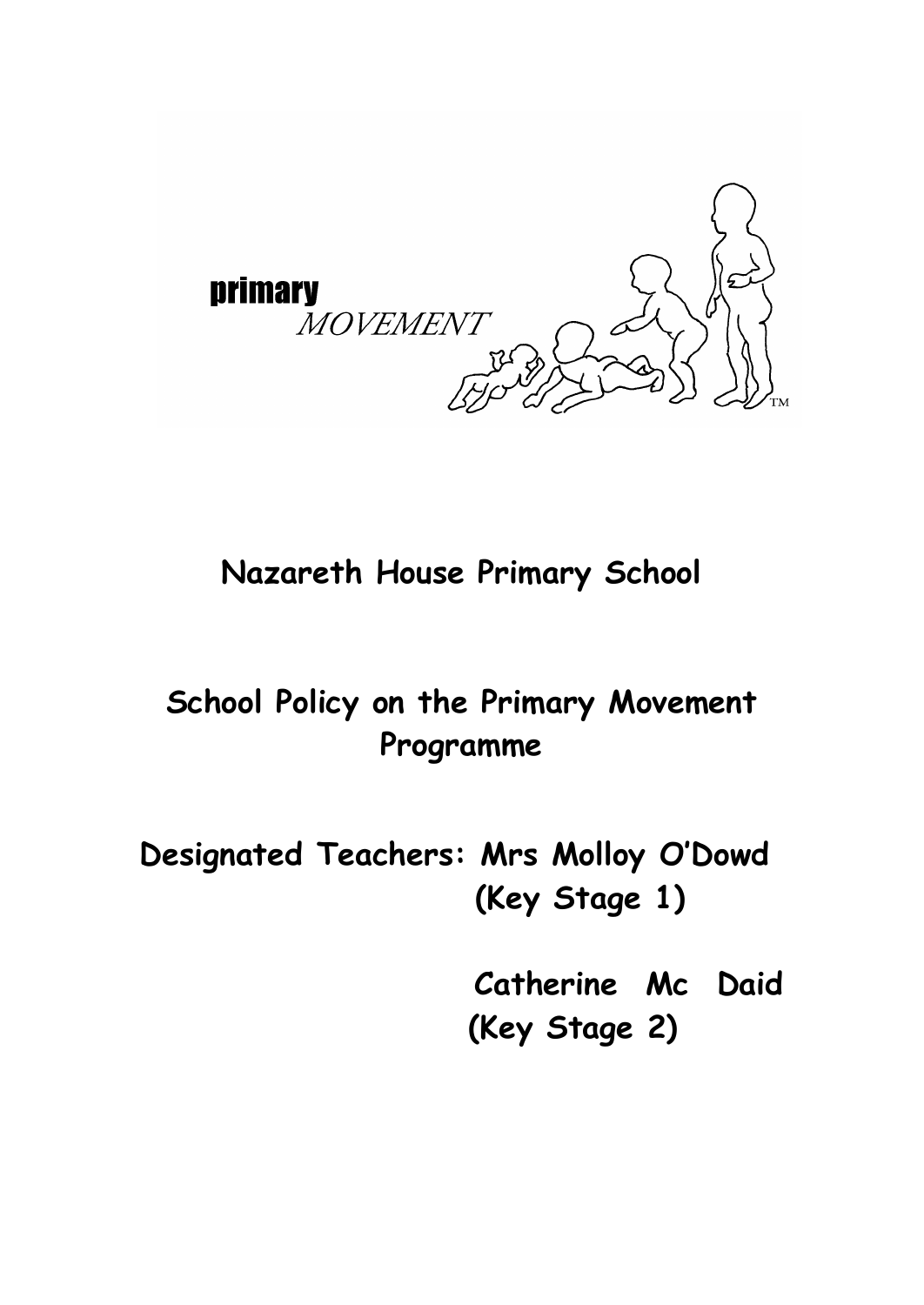#### **Mission Statement**

Nazareth House P.S. is committed to upholding the legitimate rights of children, teachers and parents. The staff will aim, at all times, to create a climate of physical, emotional, social and intellectual safety for children, teachers and parents, so that learning and teaching can occur within relationships of mutual valuing and respect. The staff of the school sees education, not just as providing children with knowledge and skills, but also providing for the emotional, social, physical and spiritual development of all children. Nazareth House P.S. wants children to be self-motivated and to be at peace with themselves, others and the world. To achieve these aspirations the school requires the help and co-operation of children, parents, staff and the wider community.

#### **Ethos**

The ethos of our school is focused on the Holy Family of Nazareth. The child Jesus was the centre of that family; our children are the centre of our school. Nazareth, past and present, is founded on the word of God and prayer. From these foundation stones we strive to provide a happy atmosphere of caring and sharing, as proclaimed in the motto of our school. Mary and Joseph are the models for all teachers; the child Jesus, the model pupil. Their respect for one and other underpins the behavioural and learning environment of our school where all are welcome and strive to help each individual to realise their unique giftedness.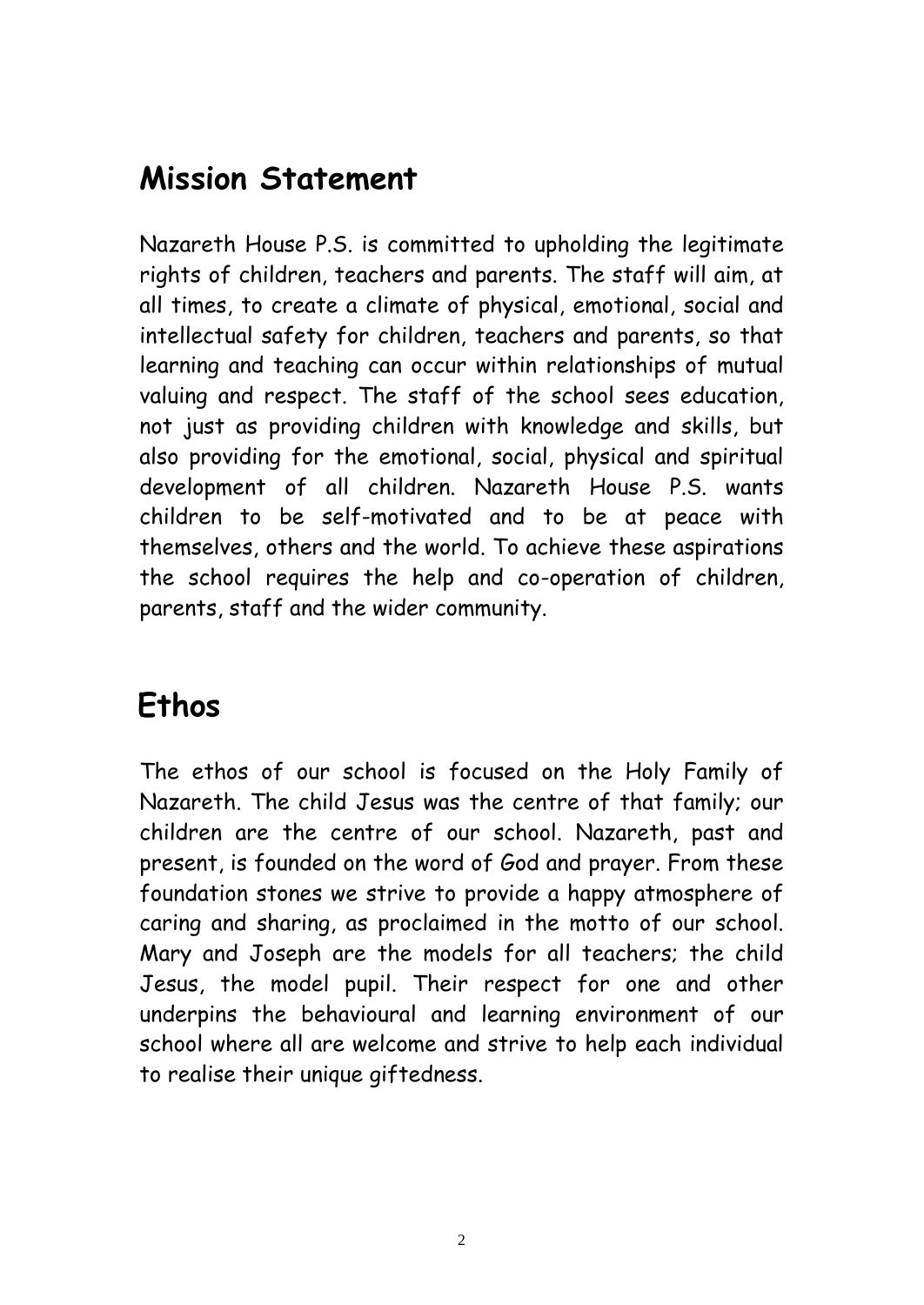# **Definition**

Primary Movement is a unique movement programme, which seeks to replicate the early movements of the foetus to enhance the maturation of the central nervous system. It has been shown to have a significant impact on the educational attainments of all children particularly those with specific learning and/or emotional difficulties.

### **Rationale**

The Primary Movement Programme (PMP) has a vital role in the holistic education of all pupils. It specifically facilitates academic achievement thereby laying the foundations for life long learning. More significantly the programme targets and develops pupils emotional intelligence thereby enabling them to become self-sufficient, well adjusted young people who can contribute to the general good of society in the  $21<sup>st</sup>$  Century.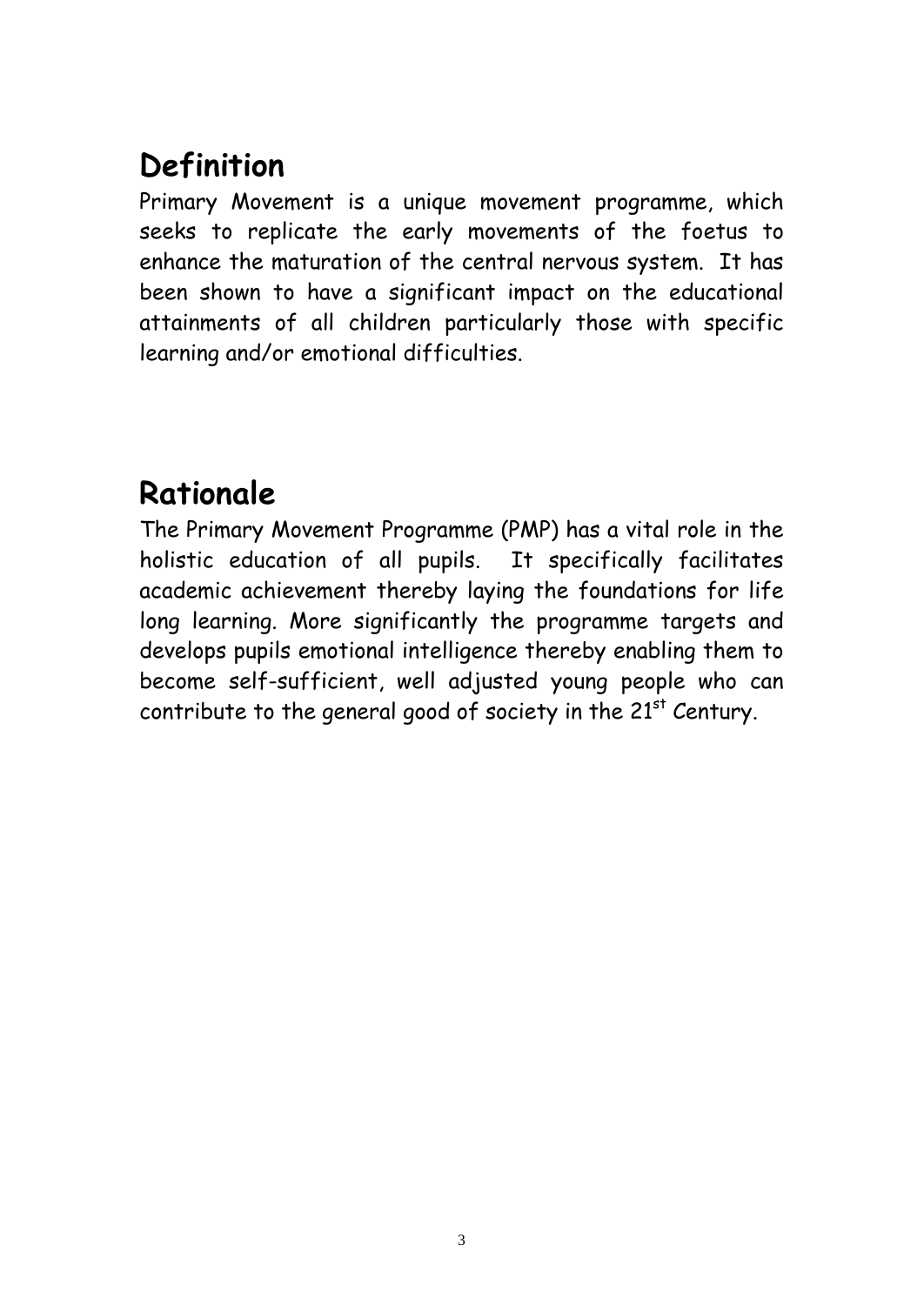#### **Aims**

Effective Primary Movement Development endeavours: -

- to raise standards for all
- to engage in purposeful and enjoyable physical activities
- to develop physical skills, knowledge and understanding
- to develop self-awareness and confidence
- to enable the children to meet challenges presented to them in a variety of settings
- to show how physical activities affect the body and the ability to learn
- to foster an awareness of safety whilst partaking in physical activities
- to include all children irrespective of physical or academic ability
- to develop the PMP within the wider framework of the School Improvement Programme in school
- to use effective models of planning, target setting, development and action planning, to ensure common approaches and consistency across the school
- to promote a shared view of the PMP across the curriculum and provide appropriate staff development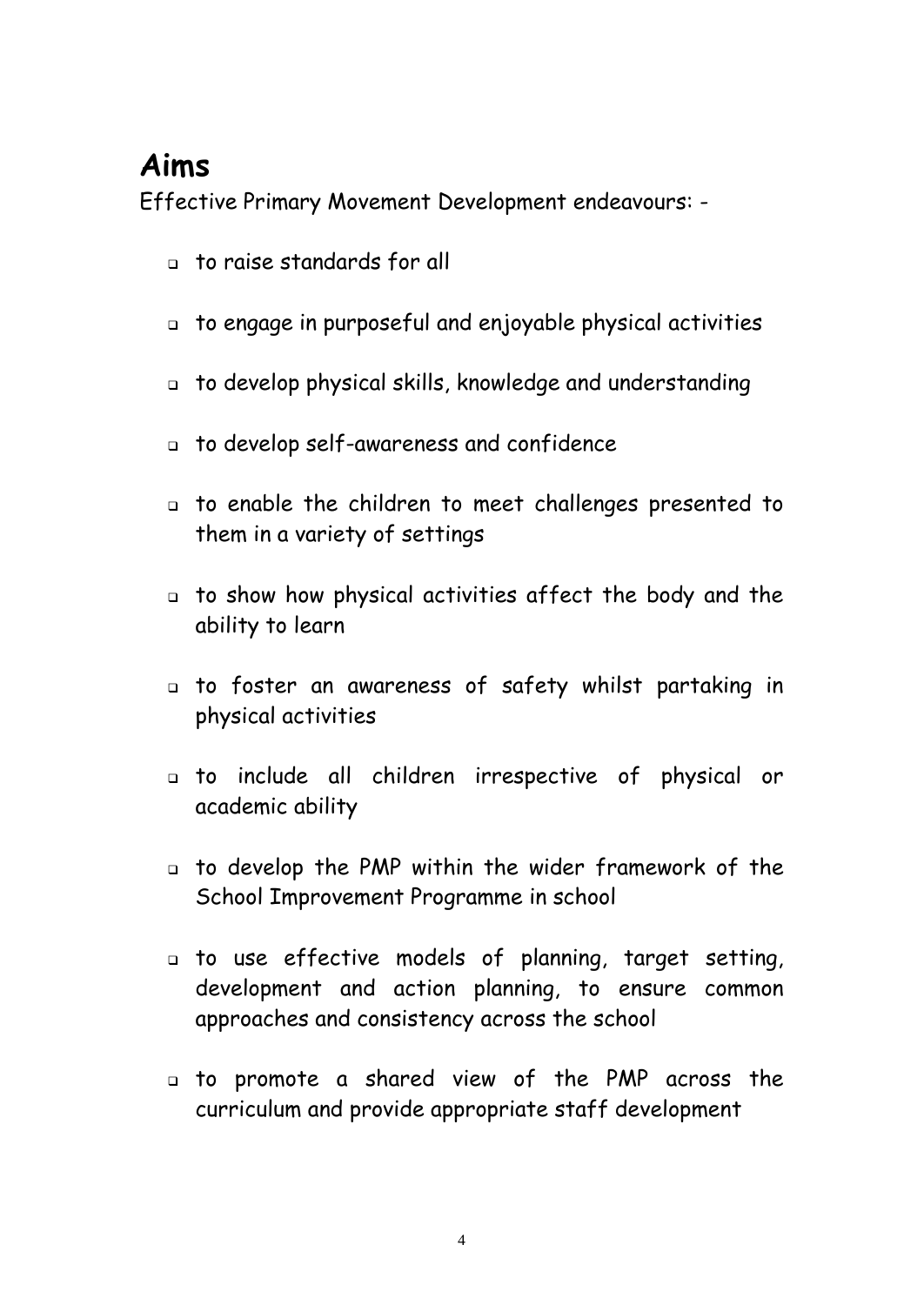- to develop leadership skills and the ability to cooperate and work as a team
- to provide leadership and management of Primary Movement at all levels in the school

.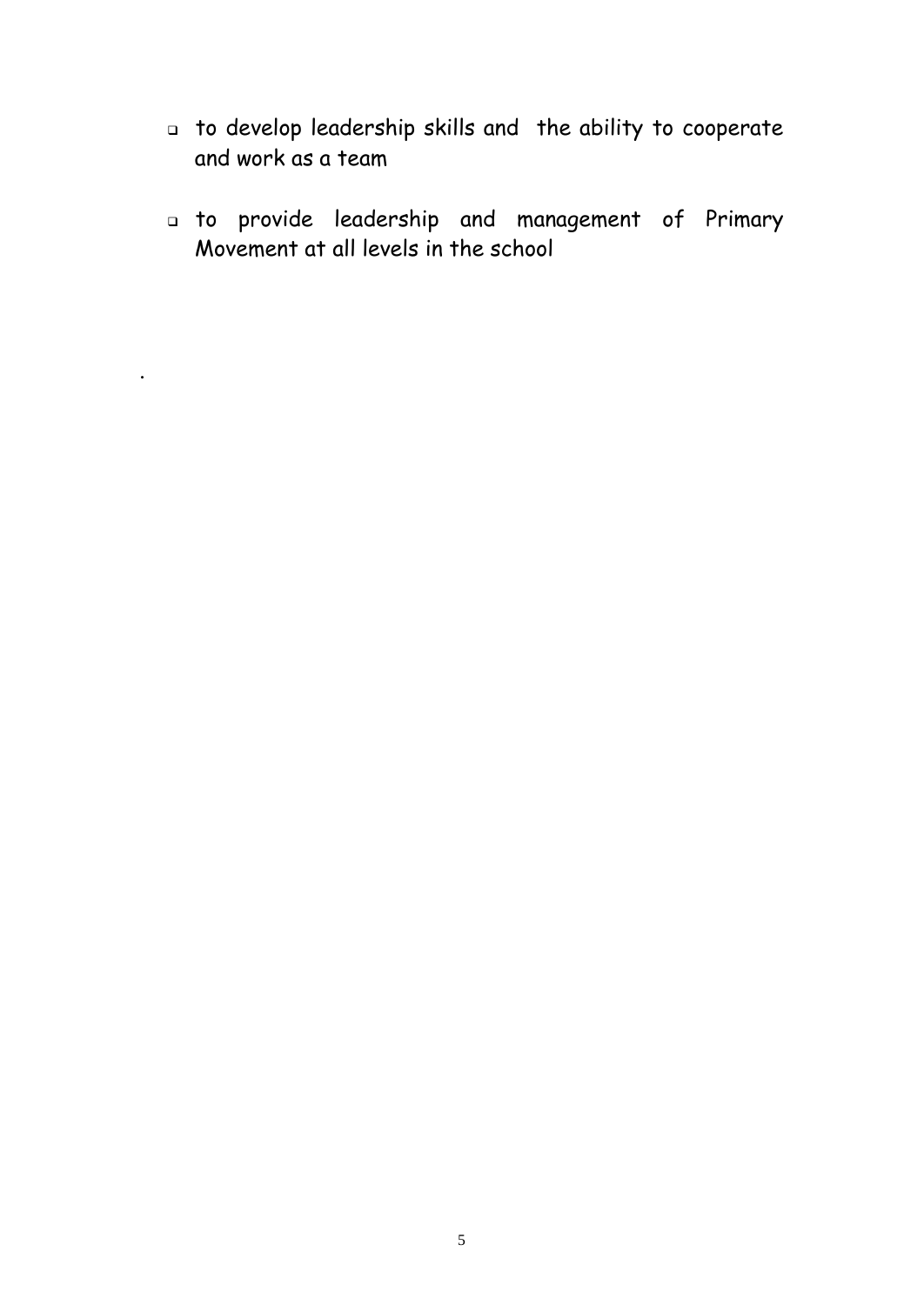#### **Practices**

- Every member of the teaching staff has a responsibility to implement and develop the PMP with their respective classes, using the strategies and approaches identified by PMP. Furthermore staff will contribute towards the monitoring and evaluation of the PMP development throughout the school.
- The PMP is holistically promoted across the curriculum through the creative and expressive arts as well as physical education. Evidence of pupils' engagement in the programme will be displayed and pupils will engage in selfassessment.
- There will be shared use of existing resources and wellinformed selection of new resources. Good practice will be shaped throughout the organisation.
- The arrangement for ensuring that all pupils make appropriate progress in PMP is monitored and evaluated through the use of reliable data for baselining and comparative assessment.

Procedures for monitoring and evaluating pupils' achievements are as follows:

- teacher's plans
- children's records
- peer and self-evaluations
- interviews with teachers, children and parents
- teacher assessment
- end of key stage assessments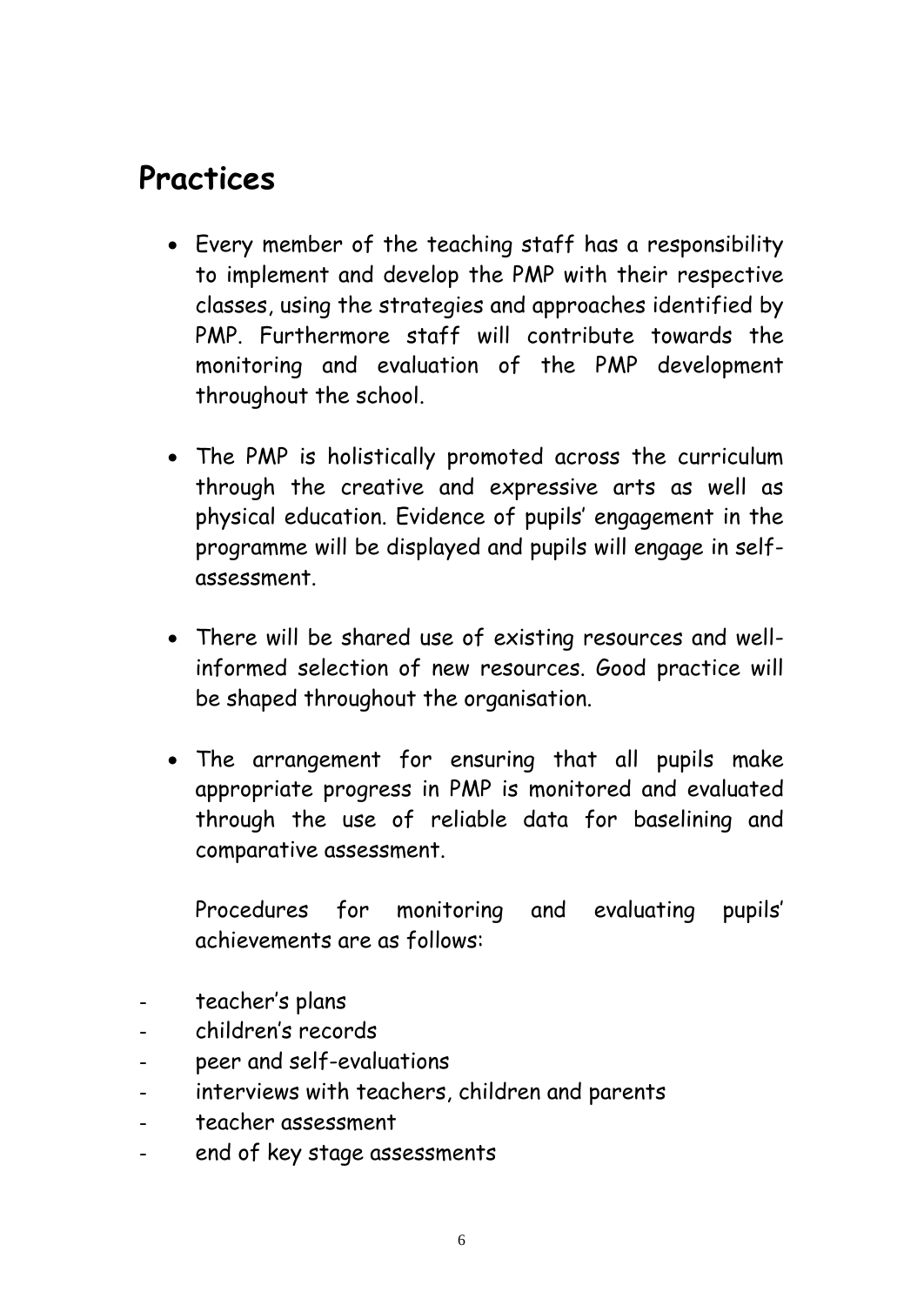- whole school meetings held termly or annually to ensure consistency
- pupils' self-assessment written/oral
- ongoing formative assessments
- interviews with children and parents
- Baseline information about pupils (NFER tests, CAT scores, End of Key stage levels
- Teacher assessments/observations
- Public examination results
- Historic information about total pupil performance in the range of subjects
- Benchmarking data (CASS)
- SEN information
- Analysis of written documentation: minutes of meetings/policy documents
- Work sampling/book scoops
- Group discussions/interviews/feedback with pupils, groups of staff and parents
- Questionnaires

The teaching approaches used consist of the following:

| PMP        | Whole class           |
|------------|-----------------------|
|            | teaching/modelling    |
| <b>SEN</b> | Structured group work |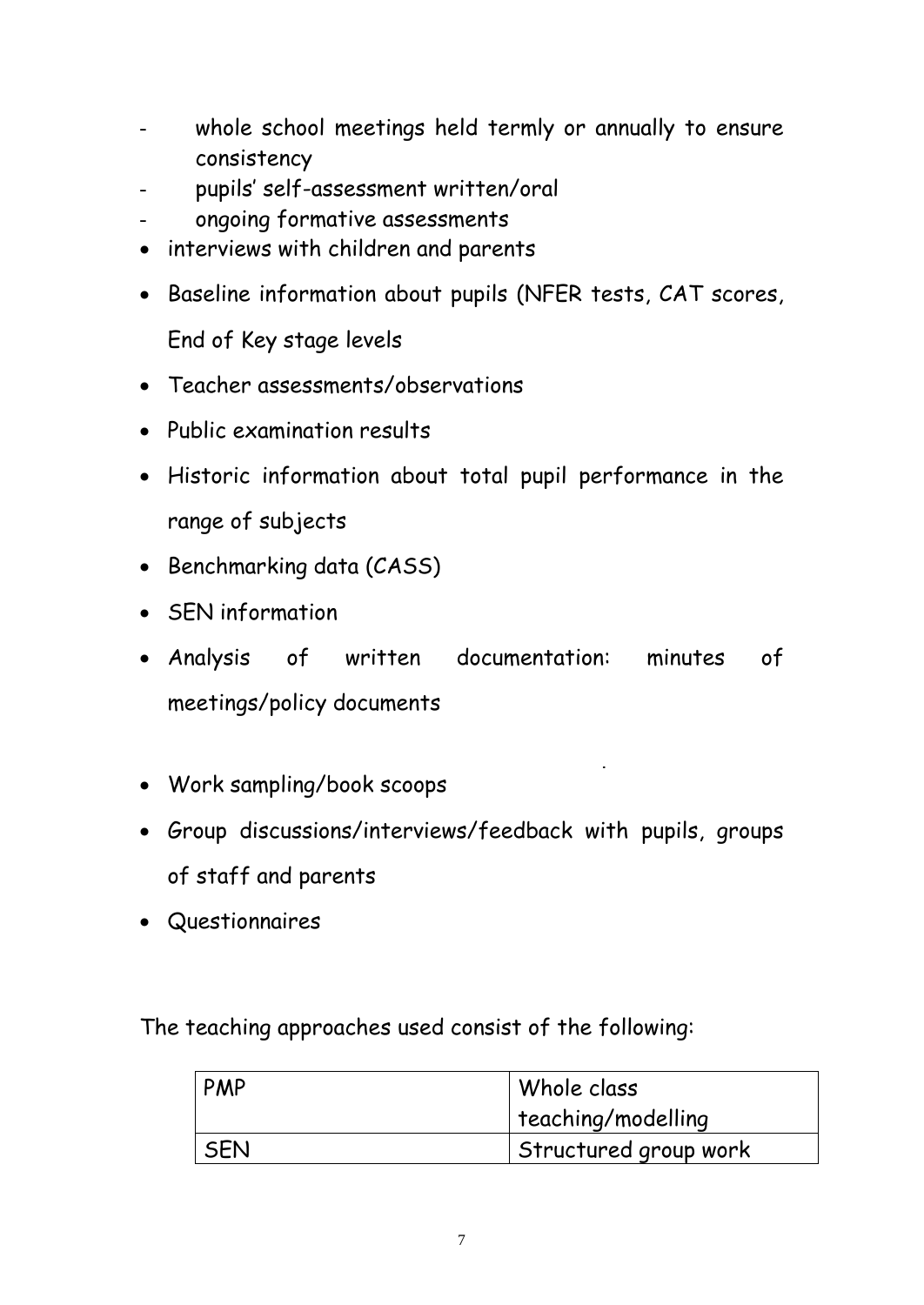- IEP reviews of progress of pupils with special needs by SENCO.
- The issue of standards being achieved in the school is addressed by:
- In collaboration with whole staff, the PMP team/group drafting a development plan and an action plan
- The provision of support for children with specific learning difficulties
- A designated PMP period each day
- Primary Movement development as a priority issue for the Board of governors SMT meetings.
- PMP Team with whole staff, auditing and establishing baseline position against potential of pupils.
- Establishing appropriate realistic and time-bound targets, which arise from hard and soft issues identified through auditing process.
- Targets are reviewed twice yearly by the PMP Co-ordinators in light of formal PMP assessments.

The actions necessary to achieve targets consist of

- appropriate and well-conceived teaching strategies which address learning needs
- designated time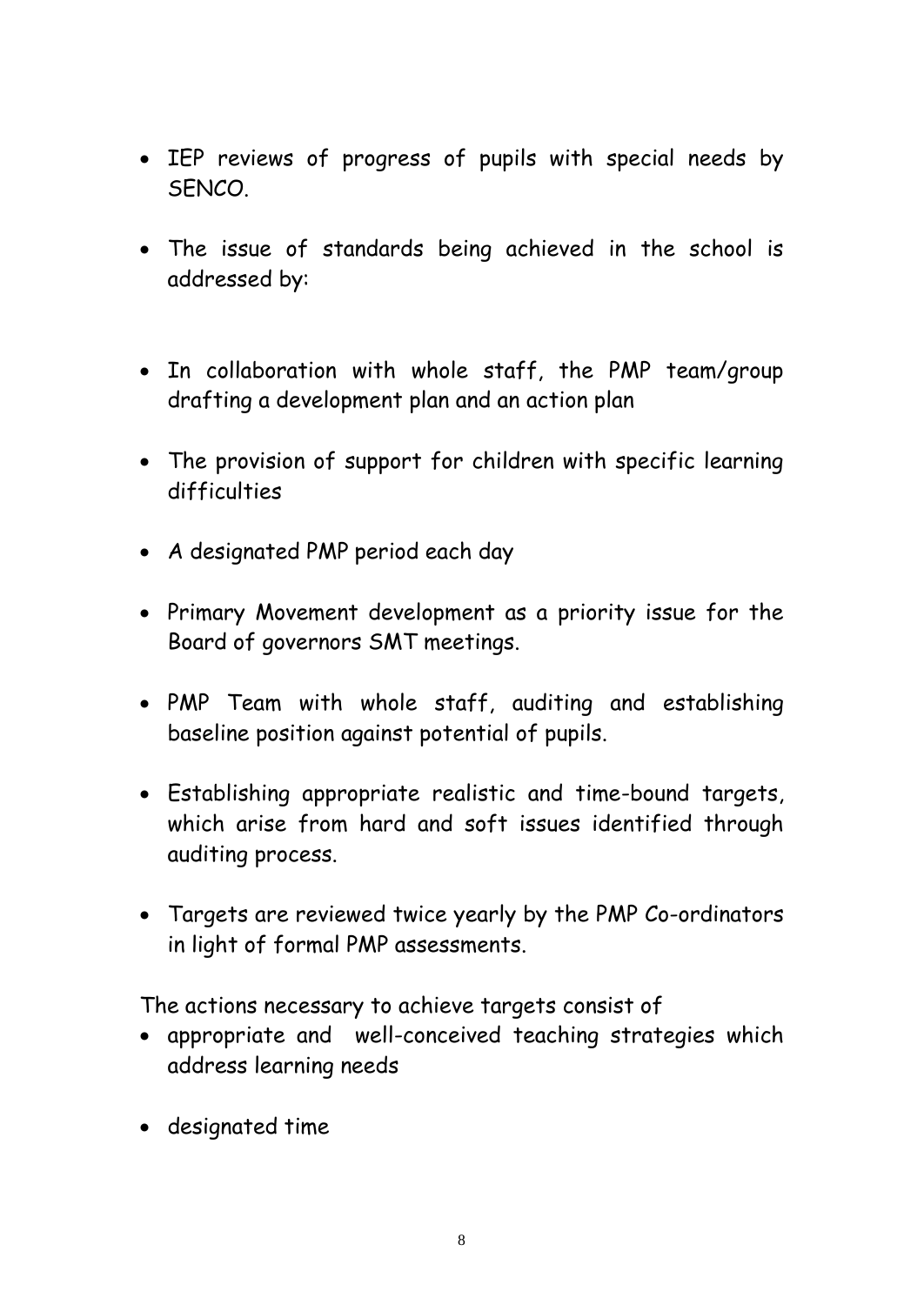- modelling and sharing good practice for staff
- provision of support for pupils with specific learning difficulties (ref: SEN policy)
- Parents' involvement in supporting learning at home.
- Participation in PMP programme
- Participation in information sessions provided by the school which raise awareness of the PMP.

#### **Planning, Monitoring and Evaluation**

Planning for the development and support of the PMP is ensured at whole school, department and class level.

- The SMT review the evidence provided in Key Stage minutes as well as a review of planners
- Key Stage Meetings to outline recent developments or concerns
- Teachers review 4/6 week planners
- Pupil Observations and assessments
- Liasons with Dr Martin Mc Phillips founder of the PMP in order that new developments may be disseminated to staff.